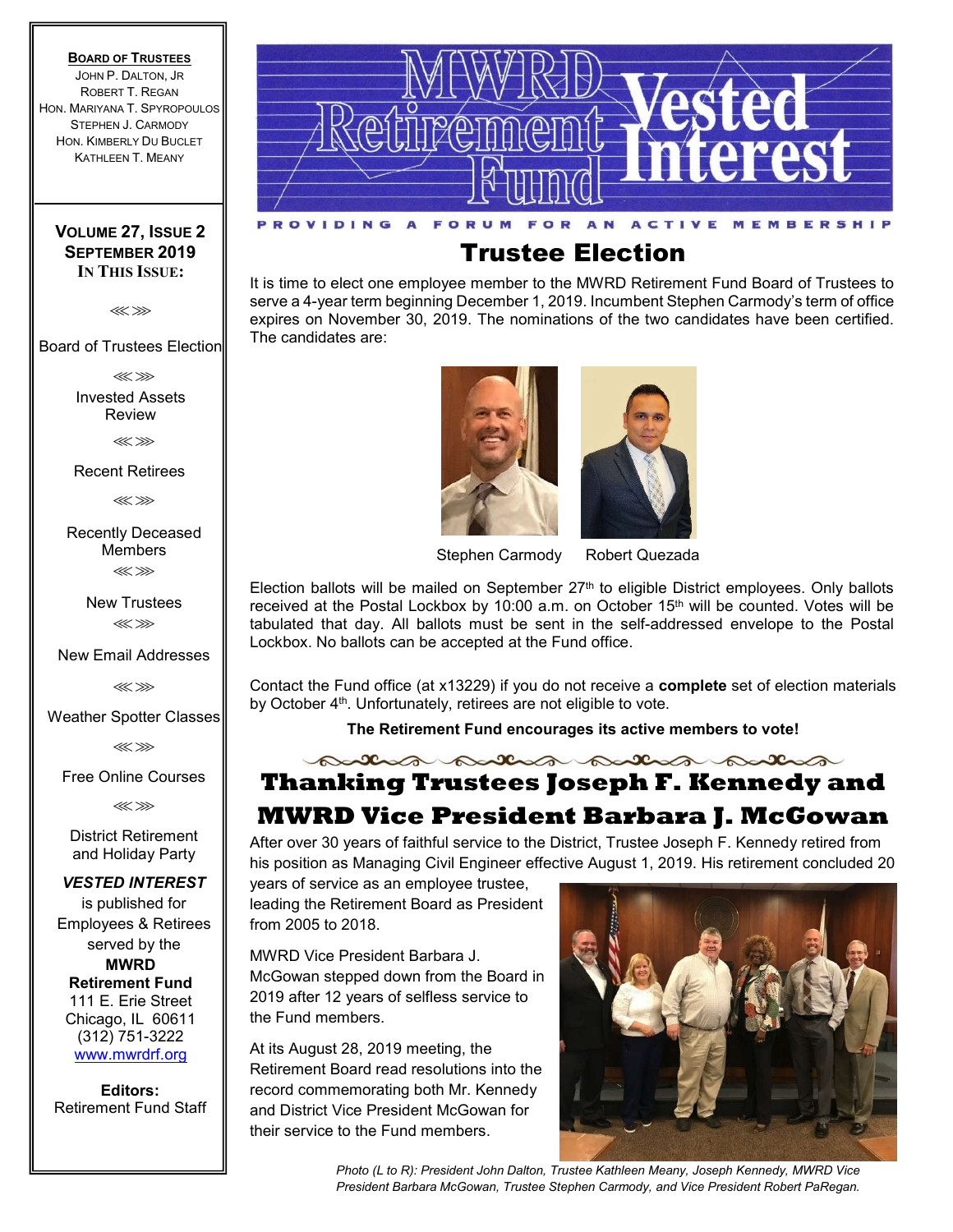### **Investment Update**



The Fund's investment portfolio as of June 30, 2019 was \$1.37 billion compared to \$1.24 billion at the beginning of the year, and \$1.39 billion a year ago. Through the 2nd quarter, the Retirement Fund returned +11.3% for 2019. Over a ten-year period, we are proud to report the Fund's annualized return was  $9.8\%$ . This 10-year return ranked in the 13<sup>th</sup> percentile of the InvestorForce Public Defined Benefit Net of Fees Universe, outpacing 87% of our peers.

### **2ND QUARTER FUND REVIEW FUND'S ASSETS AS OF 6/30/2019: \$1.37B**

| Fund performance as of   | <b>2nd Quarter</b> | <b>YTD</b> | l Vr<br>. | 2V <sub>m</sub><br>. | $E$ $Vr$<br>. | <b>10 Yr</b><br>. |
|--------------------------|--------------------|------------|-----------|----------------------|---------------|-------------------|
| Total Fund (net of fees) | 2.6%               | 11.3%      | 3.3%      | 8.3%                 | 5.6%          | 9.8%              |
| Actuarial Rate           | $.8\%$             | 3.6%       | 7.4%      | .5%<br>⇁             | 7.5%          | 7.6%              |

### **ASSET ALLOCATION CHANGES**

In April of this year, the Retirement Fund Board of Trustees approved changes to the Fund's asset allocation model. Among the adjustments was a higher allocation to Core Real Estate from 5% to 10%. Core Real Estate is a valuable component of an institutional investor's asset allocation for several reasons. First, Core Real Estate provides diversification as the asset class has a low correlation to publicly traded securities, such as the equity markets. Second, Core Real Estate typically invests in high quality, well-financed properties that provide consistent income streams and steady appreciation over time. The increase in Core Real Estate establishes a portfolio with higher expected returns and lower volatility going forward.

To increase the Core Real Estate mandate, the Board eliminated their exposure to a standalone global fixed income relationship.

Given the potential headwinds facing global bonds, the Board made a proactive decision to move away from an allocation devoted solely to global fixed income. It should be noted that the Fund's allocation to Core Plus Fixed Income allows the Fund to invest a portion of assets into global fixed income, if deemed appropriate. However, any future allocation would be much smaller than a devoted mandate.

Also during the year, the Board issued a RFP for a Core Plus Fixed Income mandate with a Diverse manager. It is projected that the selected Manager would manage 4% of the Fund's assets or approximately \$55 million based on the current level of Fund assets. This allocation will come from the remaining proceeds of the elimination of the standalone global fixed income mandate described above. The Board interviewed 3 finalists at the August 2019 Board Meeting and will continue to discuss this matter at their September 25, 2019 Board meeting.

Core Plus Fixed Income managers invest in traditional "core" fixed income securities such as U.S. treasuries, mortgagebased securities, and investment-grade corporate bonds. Additionally, these managers invest in "plus" fixed income securities such as high yield, taxable municipals, and international bonds. The Fund currently has an allocation to Core Plus Fixed Income via a relationship with Chicago-based Neuberger Berman that began in 2012. The additon of a Diverse Core Plus manager will help compliment the existing relationship and increase the Fund's allocation to the asset class from 8% to 12%.

### **RETIREES (Since July 2019)**

Join us as we congratulate our recent retirees!

| Bichkoff, Rose | Gottardo, Glenn      | Kennedy, Joseph  | Meyer, Kenneth    | Ruhl, Daniel  |
|----------------|----------------------|------------------|-------------------|---------------|
| DeMooy, Adele  | Iwuchukwu, Sylvester | Larisey, Maureen | Pochrzast, Halina | Walsh, Robert |
| Evans, Sophia  |                      |                  |                   |               |

### **DECEASED EMPLOYEES AND RETIREES (since July 2019)**

We thank them for their service and extend condolences to their families.

\*Death in Service

Badili, Zuberi\* Donlon, Thomas Jones, Charles\* Slovey, Robert Viollt, Kenneth DePass, Martin Gonzales, Petcelita Kelly, George Strickland, John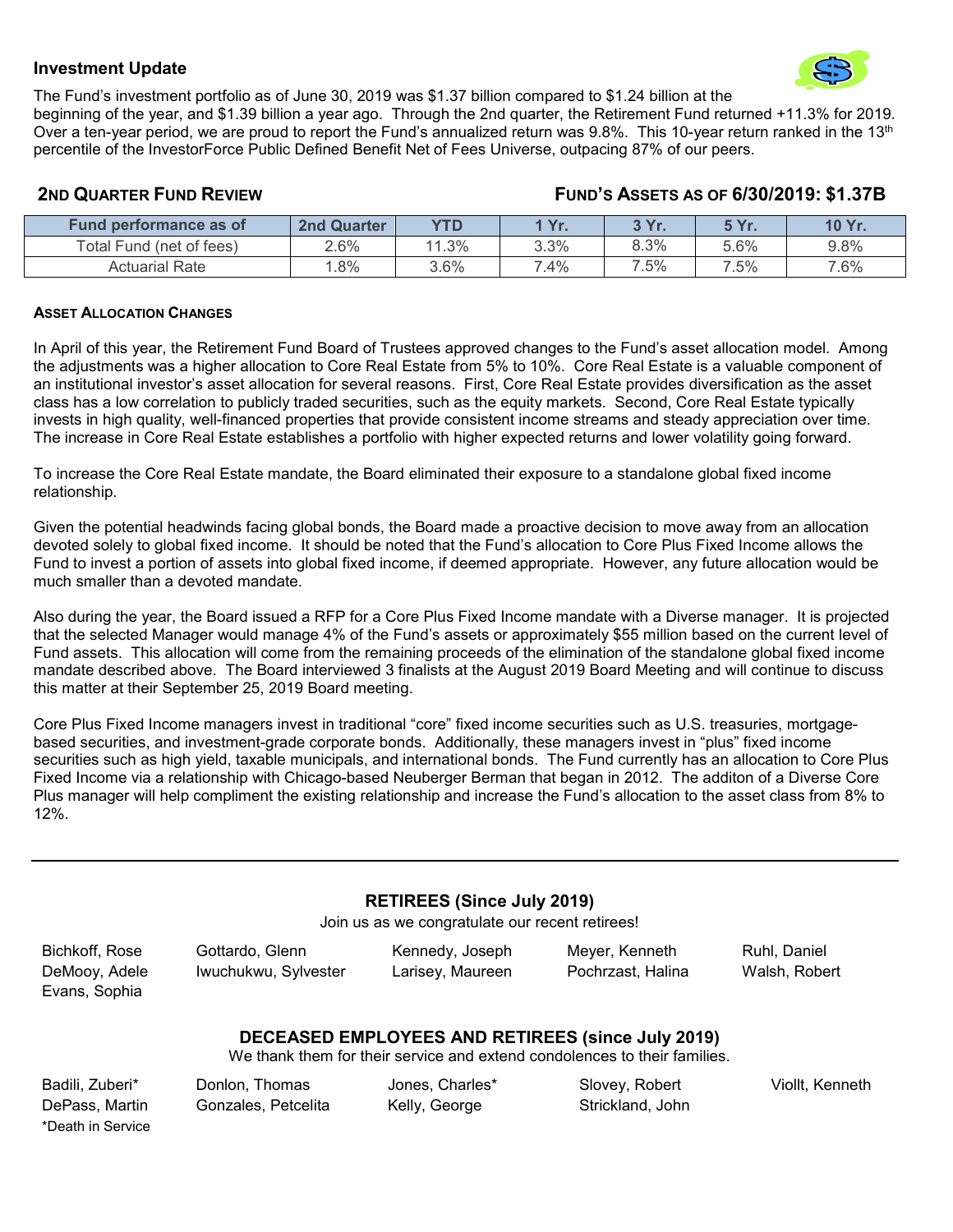# **WELCOME ABOARD**



In accordance with Illinois law, the Retirement Board appointed **Kevin Young** to complete Joseph Kennedy's term. Mr. Young began his Fund membership in 1996 as Programmer for the Retirement Fund. In 2007, Kevin continued his Fund membership in MWRD's IT Department, where he now serves as a

Senior Applications Administrator. Mr. Young will take his oath of office at the next meeting of the Board of Trustees on September 25, 2019. Please join us in welcoming Kevin Young to the Board.

Please join us in also recognizing **Commissioner Kimberly Du Buclet**, who joined the Board at the beginning of the year. A Commissioner since December 2018, she is a former member of the Illinois House of Representatives, proudly representing the 26<sup>th</sup> District. Commissioner Du Buclet is a graduate of the University of Illinois at Urbana-Champaign and received her master's in business administration from the University of Chicago. We look forward to the continued value that the Commissioner brings to the administration of the Fund.





## **New Email Addresses**

The Retirement Fund staff has changed email addresses. Please refer to the back of the newsletter for our new email addresses. We ask that you begin to use the new addresses as soon as possible. Messages sent to our old email addresses will be forwarded to our new email addresses for a short transition period.

How does this effect you?

| <b>Active Employees</b> |                                                                                                                  | <b>Annuitants (Retirees)</b> |                                                                                                                                                                          |  |
|-------------------------|------------------------------------------------------------------------------------------------------------------|------------------------------|--------------------------------------------------------------------------------------------------------------------------------------------------------------------------|--|
|                         | RF staff will not be on the list of contacts on the District's                                                   |                              | If you have saved RF staff email addresses in your                                                                                                                       |  |
|                         | internal email system. Active employees wanting to reach<br>us will need to type out the RF staff member's email |                              | contacts, you will need to update the contact information in<br>your email account.                                                                                      |  |
|                         | address.                                                                                                         |                              | Check your spam filter for messages sent by the                                                                                                                          |  |
|                         | Employees may add RF staff members as a contact on<br>Outlook for future quick reference.                        |                              | Retirement Fund. Mark them as "Not Spam" if they are in<br>your spam folder. This will ensure that you will receive our<br>newsletters and other messages in the future. |  |

# Have You Ever Seen the Rain?

Are you retired? Do you make small talk about the weather? Have you upped your game to conversations on meteorology and climate? Do you watch The Weather Channel or cling to everything Tom Skilling says? If so, you might enjoy participating in weather spotter classes. Each spring, the National Weather Service offers in-person weather spotter classes. If you are unable to attend a class in your area, you may take an online weather spotter class. Check out https://www.weather.gov/SKYWARN to register for a class. Trained weather spotters are called upon for localized storm reporting and are essential for weather preparedness.





# Back to School

Retirement Fund staff has the pleasure of discussing retirement plans with District retirement applicants. Some plan to return to school. If your post-retirement plans include studying for a new career or learning for the sake of learning, you might benefit from free courses through Coursera. To learn what free courses are available, check out https://www.coursera.org. Courses cover numerous topics and skill levels. Best of all, the courses are free!

# District Holiday Party

The District's Holiday and Retirement Party will take place on December 7, 2019 from 6:30 p.m. to 10:30 p.m. at the Guaranteed Rate Field, 333 West 35th Street, Chicago. This event sells out quickly. If you are interested in attending, continue to check your mailbox for the invitation and order your tickets promptly. We hope to see you there.

 $\_$  , and the state of the state of the state of the state of the state of the state of the state of the state of the state of the state of the state of the state of the state of the state of the state of the state of the